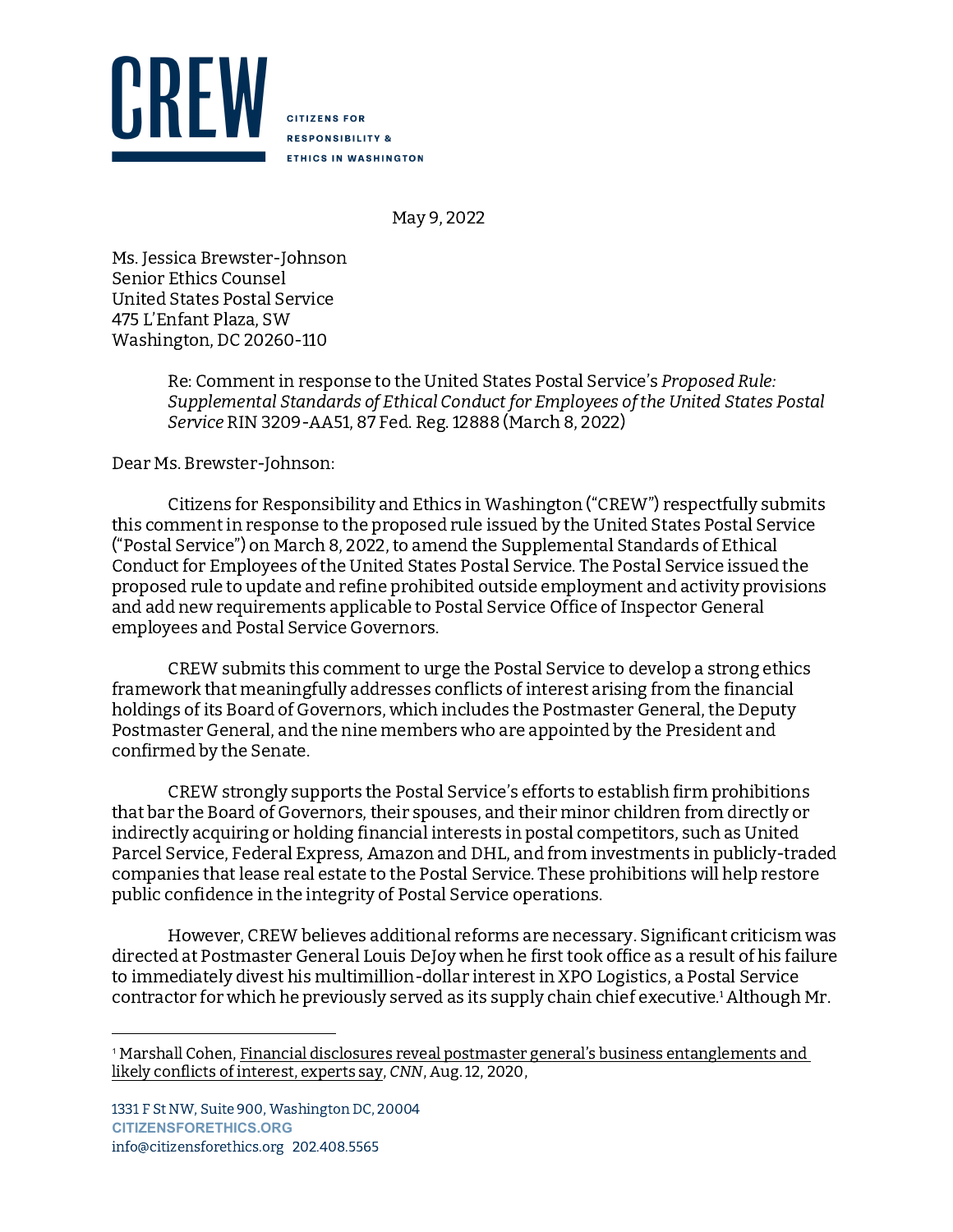May 9, 2022 Page 2

DeJoy ultimately divested his shares in XPO Logistics, which were worth between \$26 million and \$103.6 million, he continues to receive rental payments from XPO Logistics, which was awarded a \$120 million contract with the Postal Service during his tenure.<del>'</del> Mr. DeJoy's private businesses reportedly could receive rental payments from XPO Logistics that generate up to \$23.7 million over the next decade.<sup>3</sup>

First, to restore public trust in the integrity of Postal Service operations, it is imperative that the Postal Service's supplemental ethics regulations clearly prohibit the Postmaster General, the Deputy Postmaster General and the other members of the Board of Governors from holding any financial interest, directly or indirectly, in a Postal Service contractor or subcontractor. Because the Postal Service is increasingly outsourcing postal work to private industry, it is imperative that members of the governing board avoid any financial conflict of interest or even the appearance that they could profit from strategic decisions relating to the issue of privatization.

In particular, CREW recommends that the proposed rule prohibiting the Governors from holding certain financial interests, at 5 C.F.R. § 7001.104(a), be expanded to explicitly bar all members of the Board of Governors from holding, directly or indirectly, a financial interest in any Postal Service contractor or subcontractor. In addition, the proposed rule should not only prohibit holdings in publicly-traded entities engaged primarily in the business of leasing real property to the Postal Service, but also prohibit holdings in privately-held entities engaged primarily in the business of leasing real property to the Postal Service. If the Postal Service leases property from privately-held companies, there is no reasonable basis to treat those interests differently from the same interests in publiclytraded companies. Furthermore, to promote the highest standards of ethical conduct and ensure consistency and impartiality, the designated agency ethics official should be required to consult with the Office of Government Ethics ("OGE") before issuing any waivers of prohibited financial interests.

Second, the regulatory carve out proposed in Section 7001.104(a)(2), which excludes from coverage entities in which a Governor "merely" directs the investment strategy, hires the financial manager or designates another employee to select the investments, is unduly broad as applied to the Postmaster General and Deputy Postmaster General. Given their full-time management and operations responsibilities, the exclusion criteria for the Postmaster General and Deputy Postmaster General should be consistent with 5 C.F.R. § 2640.202(e), a regulatory exemption applicable to financial interests arising from tax exempt organizations. That exemption does not apply to all entities. Rather, it applies only to tax exempt organizations, pursuant to 26 U.S.C. § 501(c) (3) or (4), of which the employee is an unpaid officer, director, or trustee, or an employee; and for which the employee plays no role in making investment decisions for the organization, except for participating in the decision to invest in several different categories of investments such as stocks, bonds, or mutual funds. While it may make sense to apply less rigid standards to the nine Governors

https://www.cnn.com/2020/08/12/politics/postal-service-dejoy-conflicts-amazon-trades-xpostake/index.html.

2 Jacob Bogage, DeJoy maintains financial ties to former company as USPS awards it new \$120 million contract, Washington Post, Aug. 6, 2021,<br>https://www.washingtonpost.com/business/2021/08/06/usps-dejoy-xpo-logistics/.

<sup>3</sup> Id.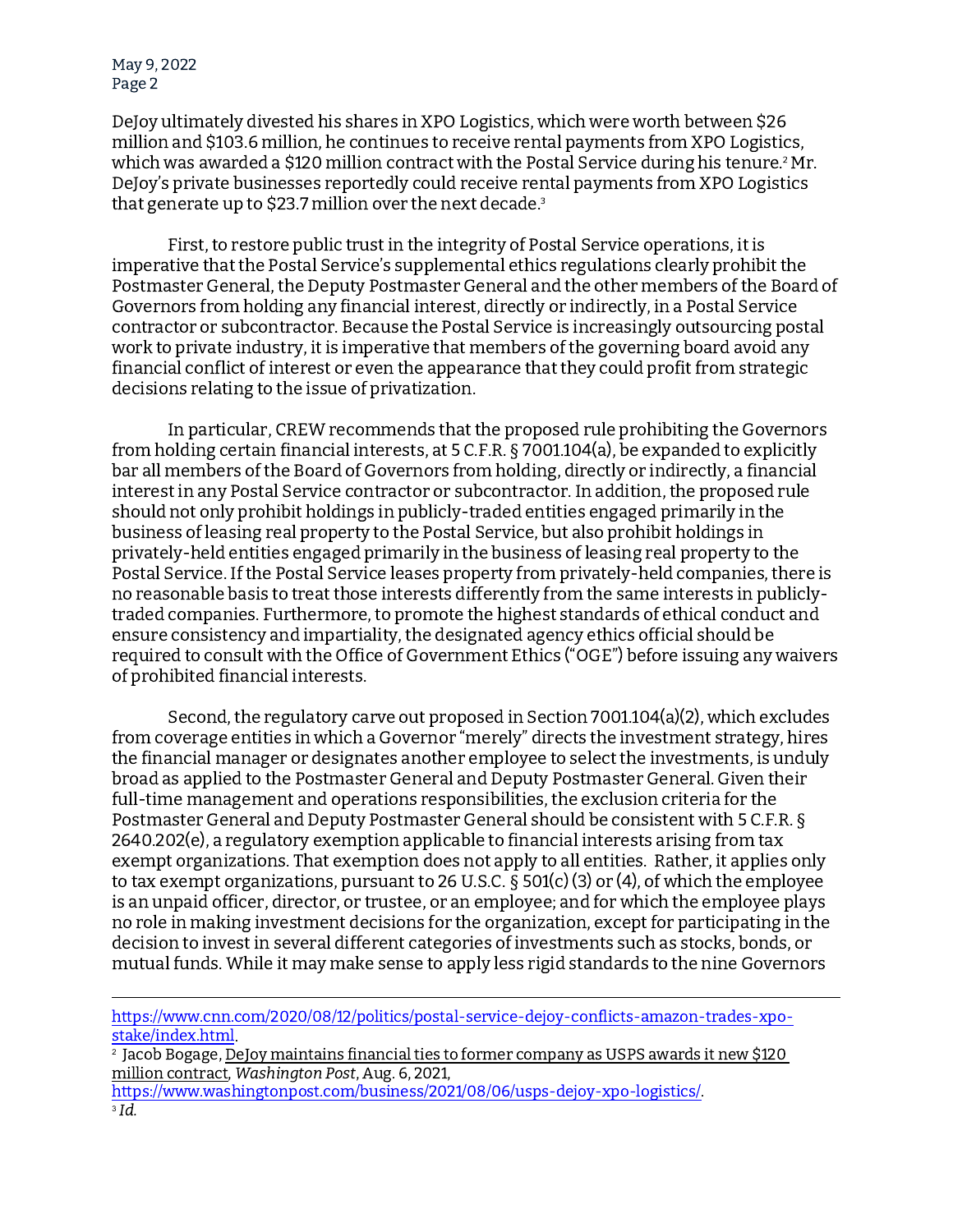May 9, 2022 Page 3

who are compensated on a part-time basis (i.e. a \$30,000 yearly retainer plus \$300 a day for not more than 42 days of meetings held each year),<del>'</del> the Postmaster General and Deputy Postmaster General are full-time public servants whose 2021 compensation payout was \$480,985 and \$595,692,<sup>s</sup> respectively, and should be held to greater accountability with respect to their outside positions. Their carve out should be no more generous than those permitted under the regulatory exemptions issued pursuant to 18 U.S.C. §208(b)(2).

Third, given the Postmaster General's enormous responsibilities and influence over the day-to-day lives of every American, CREW recommends that the ethics review process for the position of Postmaster General be strengthened and enhanced to ensure greater consistency, accountability, and impartiality. To avoid the type of debacle that resulted from Postmaster General DeJoy's failure to immediately divest his XPO Logistics stock, an accelerated ethics review process should be established under the proposed rule for any incoming Postmaster General similar to the process used for appointees subject to Senate confirmation. Although the Postmaster General is not subject to Senate confirmation, CREW recommends that the Postmaster General be required to enter into a written ethics agreement with the designated agency ethics official within 30 days of taking office to timely identify all prohibited holdings and required divestitures and disqualifications. Since the Postmaster General is not Senate confirmed, the 90-day time limit for divestiture, referred to in Section 7001.104(c), should be addressed specifically in the ethics agreement. The Postmaster General's ethics agreement and any amendments should be made subject to review and approval by the Director of the Office of Government Ethics and made publicly available via OGE's website, along with the Postmaster General's public financial disclosure reports and any waivers issued pursuant to 18 U.S.C. § 208(b)(1) or by supplemental regulation.

In conclusion, CREW thanks you for your efforts to address conflicts of interest that arise from the holdings of individual members of the Board of Governors, including the Postmaster General and Deputy Postmaster General. For the reasons we discuss in this comment, we urge the Postal Service to take every measure necessary to restore public trust in this most important government institution.

Sincerely,

Virginia Canter

<sup>4</sup> 39 U.S.C. § 202(a)(1).

<sup>5</sup> United States Postal Regulatory Commission, 2021 Report on Form 10-K, at 101, https://about.usps.com/what/financials/10k-reports/fy2021.pdf.